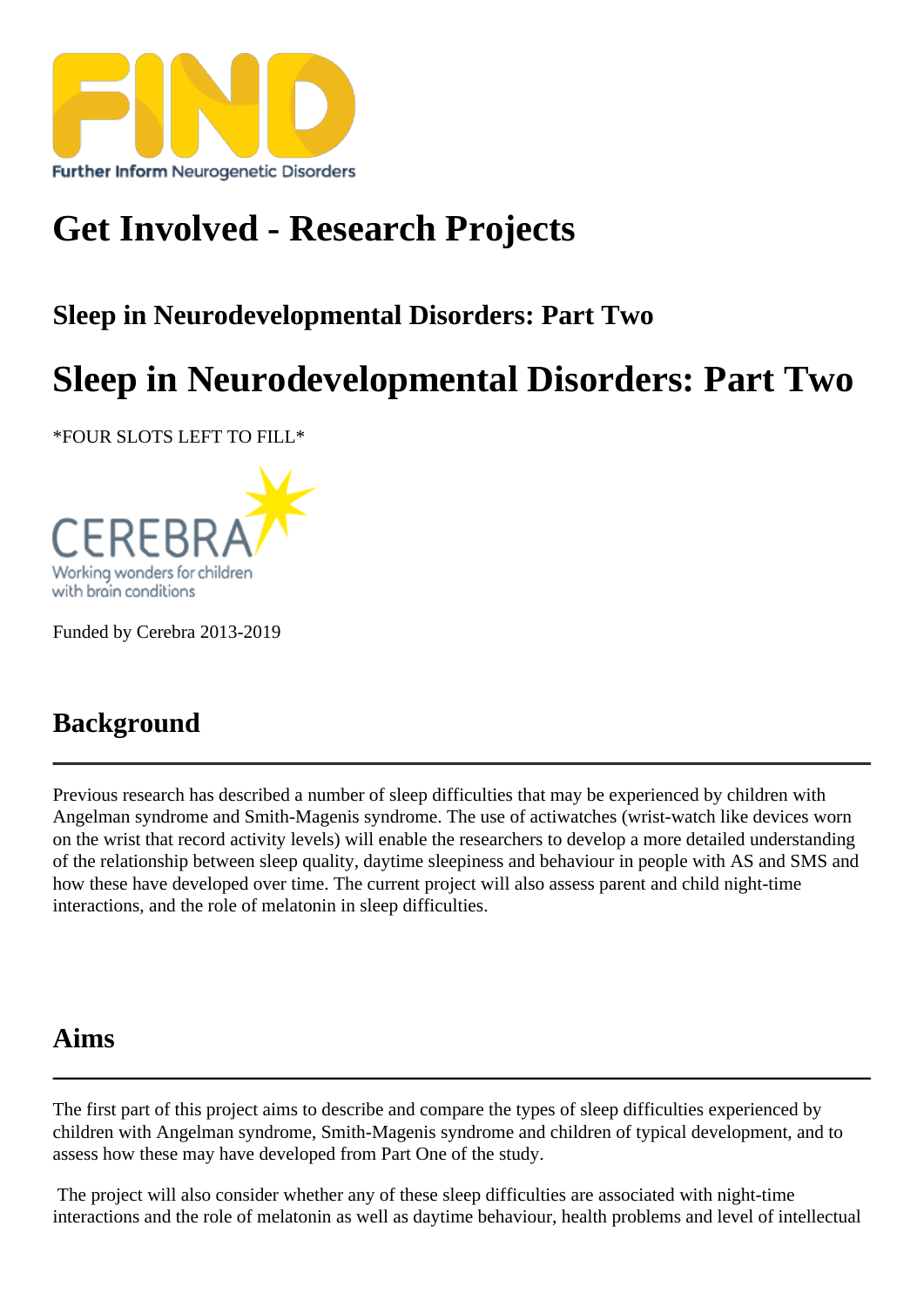### **Method**

**Study 1:** Parents of children with Angelman syndrome, Smith-Magenis syndrome or typical development are invited to take part in a follow-up study of sleep and behaviour. This will involve the use of actiwatches, sleep diaries, questionnaires and some additional measures of night-time interactions and melatonin.

*If you took part three years ago, please look out for details of this follow-up study in the post! (If you have changed address since taking part, please let Georgie know using details below).*

**Study 2:** If you are a parent of a child (aged 4-16) with Angelman syndrome or Smith-Magenis syndrome who did not take part in the sleep study three years ago, we also want to hear from you! This will involve the use of actiwatches, sleep diaries, questionnaires and some additional measures of night-time interactions and melatonin.

All equipment will be provided and every family will receive a feedback report at the end of their participation.

To find out more please contact:



Georgie Agar

Email: GXA295@student.bham.ac.uk.